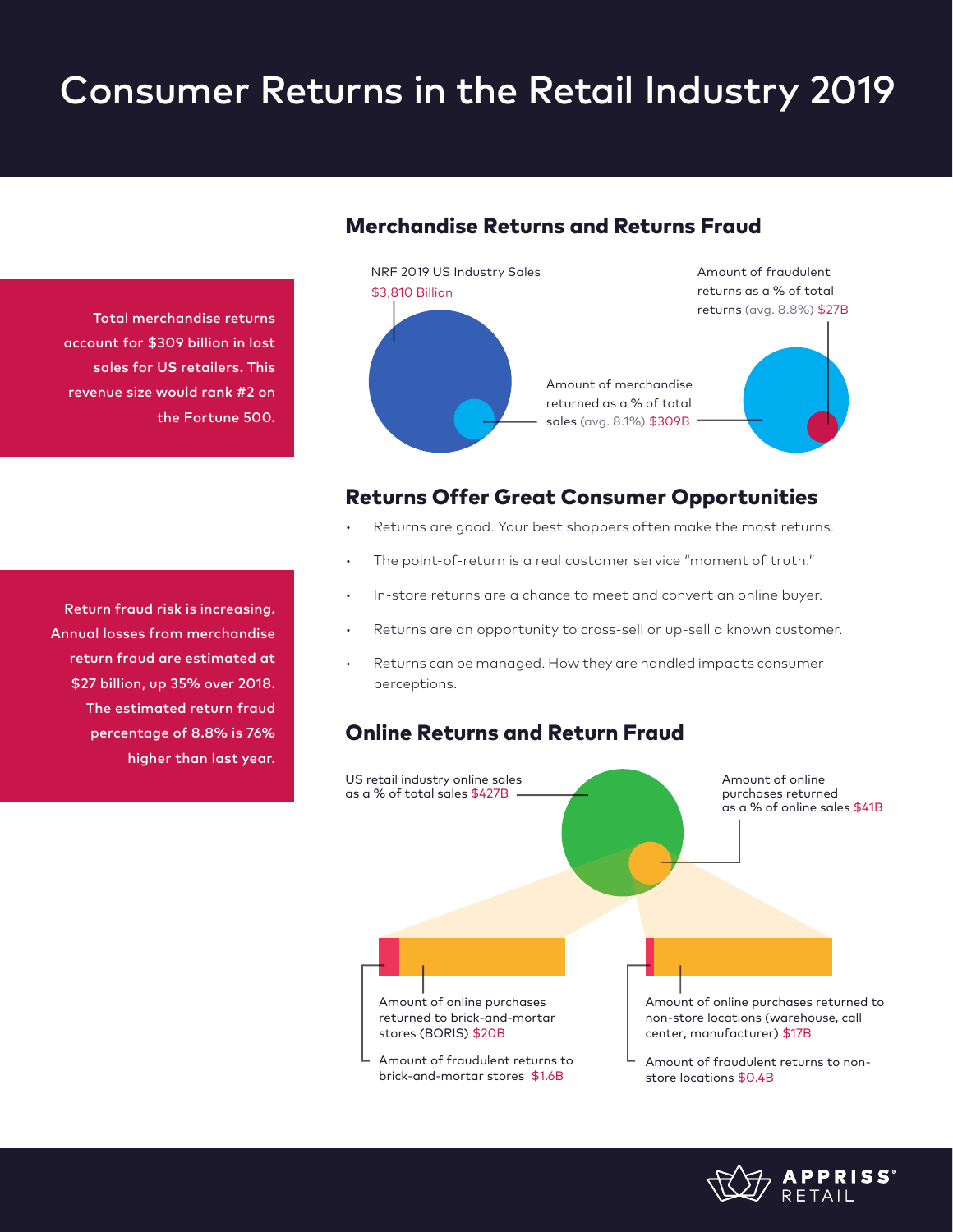## Key Findings

## Summary of Return Fraud in the US

|                                                           |      |                        | <b>Example</b>  |              | Loss per \$100 of |
|-----------------------------------------------------------|------|------------------------|-----------------|--------------|-------------------|
| <b>Metric</b>                                             | Avg. | <b>Retail Industry</b> | Company (\$1B)  | <b>Sales</b> | <b>Returns</b>    |
| NRF Retail Industry Sales (1)(2)<br>(in-store and online) | 100% | \$3,810,060,000,000    | \$1,000,000,000 |              |                   |
| Returns (3)                                               | 8.1% | \$308.614.860.000      | \$81,000,000    |              |                   |
| Return Fraud (3)                                          | 8.8% | \$27,158,107,680       | \$7,128,000     | \$0.71       | \$8.80            |

*(1) The National Retail Federation's US retail industry sales figure includes most traditional retail categories including nonstore, auto parts and accessories stores, discounters, department stores, grocery stores, and specialty stores, and excludes sales at automotive dealers, gas stations, and restaurants.*

*(2) Retail sales estimated from NRF reports using 2018 actuals and an estimated growth rate of 4.1%.*

*(3) Return and return fraud averages are derived from survey of retailers by Appriss Retail, Nov. 2019.*

*(4) Findings are directional only. All findings are among the responding companies and have not been scaled as a reflection on the retail industry as a whole, or to match firmographics of prior years' surveys.*

## Summary of Returns and Return Fraud by Receipt Type in the US

| Metric                         | Avg.  | <b>Retail Industry</b> |
|--------------------------------|-------|------------------------|
| NRF Retail Industry Sales      | 100%  | \$3,810,060,000,000    |
| Returns                        | 8.1%  | \$308,614,860,000      |
| Non-Receipted Returns (1)      | 11.8% | \$36,416,553,480       |
| Non-Receipted Return Fraud (1) | 21.1% | \$7,683,892,784        |
| Receipted Returns (1)          | 88.2% | \$272,198,306,520      |
| Receipted Return Fraud (2)     | 7.2%  | \$19,474,214,896       |

*(1) National Retail Federation 2018 Organized Retail Crime Survey. Nov. 2018.*

*(2) Receipted return fraud derived from subtracting non-receipted return fraud from total return fraud.*

## Summary of Online Returns and Return Fraud in the US

| <b>Metric</b>                                             | Avg.  | <b>Retail Industry</b> |
|-----------------------------------------------------------|-------|------------------------|
| NRF Retail Industry Sales                                 | 100%  | \$3,810,060,000,000    |
| Retail Industry Online Sales (1)                          | 11.2% | \$426.726.720.000      |
| Online Returns (2)                                        | 9.6%  | \$40.965.765.120       |
| Online Returns to Brick-and-Mortar Stores (BORIS) (2) (3) | 50.0% | \$20.482.882.560       |
| Online Return Fraud to Brick-and-Mortar Stores (2)        | 7.8%  | \$1,597,664,840        |
| Online Returns to Non-Store Locations (2) (3)             | 41.7% | \$17.082.724.055       |
| Online Return Fraud to Non-Store locations (2)            | 2.5%  | \$427.068.101          |

*(1) US Census Bureau, Quarterly Retail E-commerce Sales, Nov. 2019.*

*(2) Return and return fraud averages are derived from survey of retailers by Appriss Retail, Nov. 2019.*

*(3) Averages should add to 100%, but not enforced by survey tool.*



Receipted returns are a hidden risk. Applying data from the 2018 survey, receipted return fraud accounts for \$19B (more than 7% of all receipted returns) compared to \$7.6B for nonreceipted. This risk comes from behaviors like shoplifting, double dipping, employee collusion, tender switching, wardrobing/renting, and more.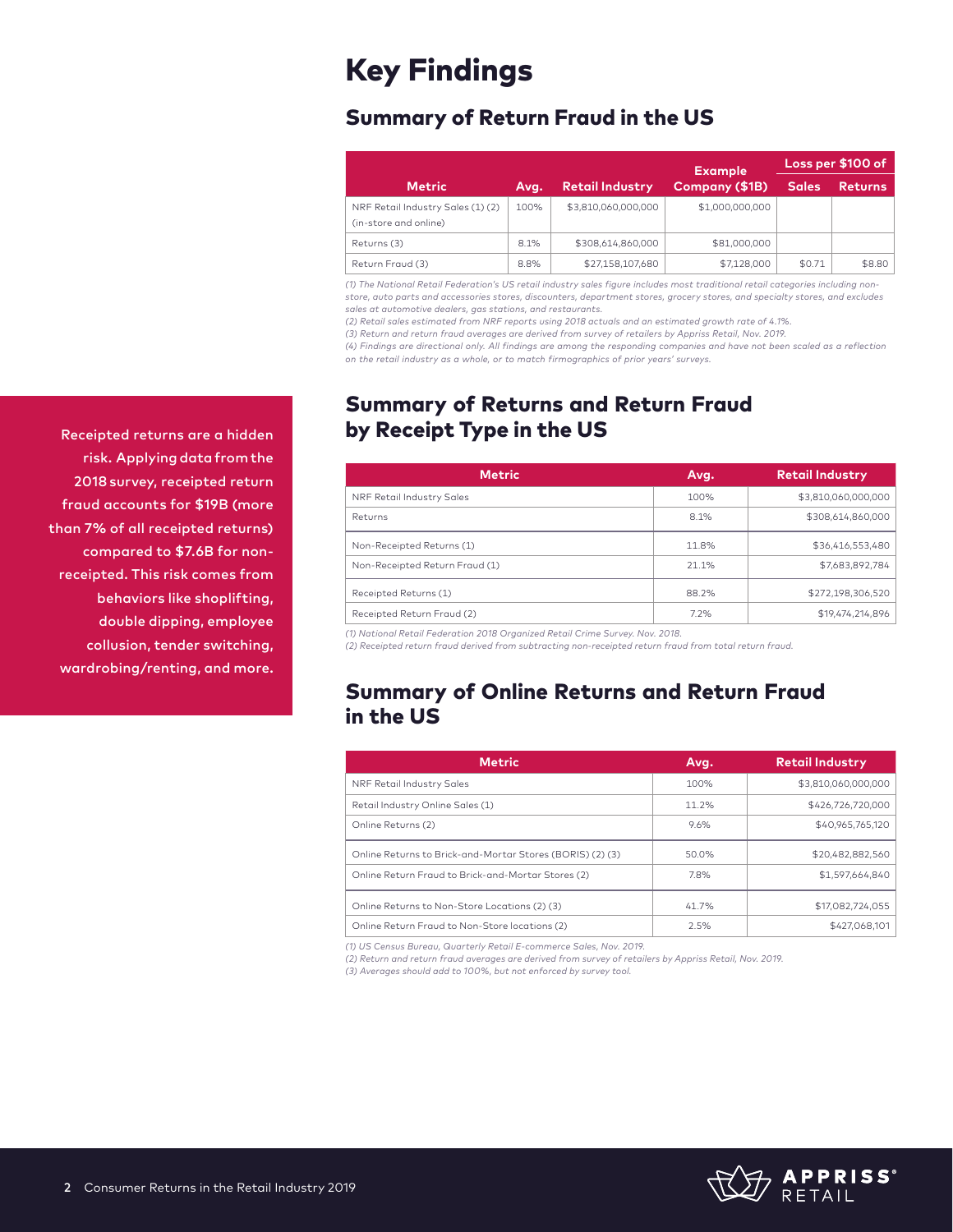When optimizing online returns shipping costs, you should first consider preventing fraudulent returns from entering your reverse logistics channel.

The largest risk for online returns is in-store. BORIS (buyonline-return-in-store) return fraud is \$1.6B compared to \$0.4B for non-store locations.

## Additional Research

## Which Examples of Return Fraud Have Retailers Experienced in the Past Year?

| <b>Return Fraud Example</b>                                        | 2018  |
|--------------------------------------------------------------------|-------|
| Return of stolen merchandise (shoplifting)                         | 773%  |
| Employee return fraud or collusion with external sources           | 63.6% |
| Return of merchandise purchased with fraudulent or stolen tender   | 59.1% |
| Returns made by organized retail crime groups                      | 48.5% |
| Wardrobing or renting (returns of used, non-defective merchandise) | 31.8% |

*Source: National Retail Federation 2018 Organized Retail Crime Survey. Nov. 2018. Reprinted from 2018 Consumer Returns in the Retail Industry report.*

## Return Fraud Impacts

#### 859,000 LOST RETAIL JOBS

Retailers must offset the negative business impact of return fraud by increasing prices to consumers and by reducing costs—which too often means a loss of jobs. At an average retail salary of \$31,500 per year (U.S. Bureau of Labor Statistics, Retail Trade sector, October 2019), return fraud is costing American workers as many as 859,833 jobs.

#### \$1.6B LOST STATE TAXES

There are significant retail revenue losses caused by return fraud; therefore, states in the US are losing \$1.6 billion in sales tax revenues.

#### \$0.4B LOST LOCAL TAXES

It is estimated another \$400 million of sales tax revenues are lost at the local level in the US due to return fraud.

## Cost of Returns

- A return is a lost sale. Cash, profits, and margin percentage are reduced.
- Returns increase labor costs due to inspection and re-stocking time.
- Higher returns require more working capital to source merchandise.
- Returns cause markdowns, out-of-stocks, and logistics expenses to increase.
- Returns cannot always be resold.
	- In the Forrester Research Report "*Retailers, Reduce the Pain of Online Returns"*, it is estimated that "half of online returns have little to no salvage value."